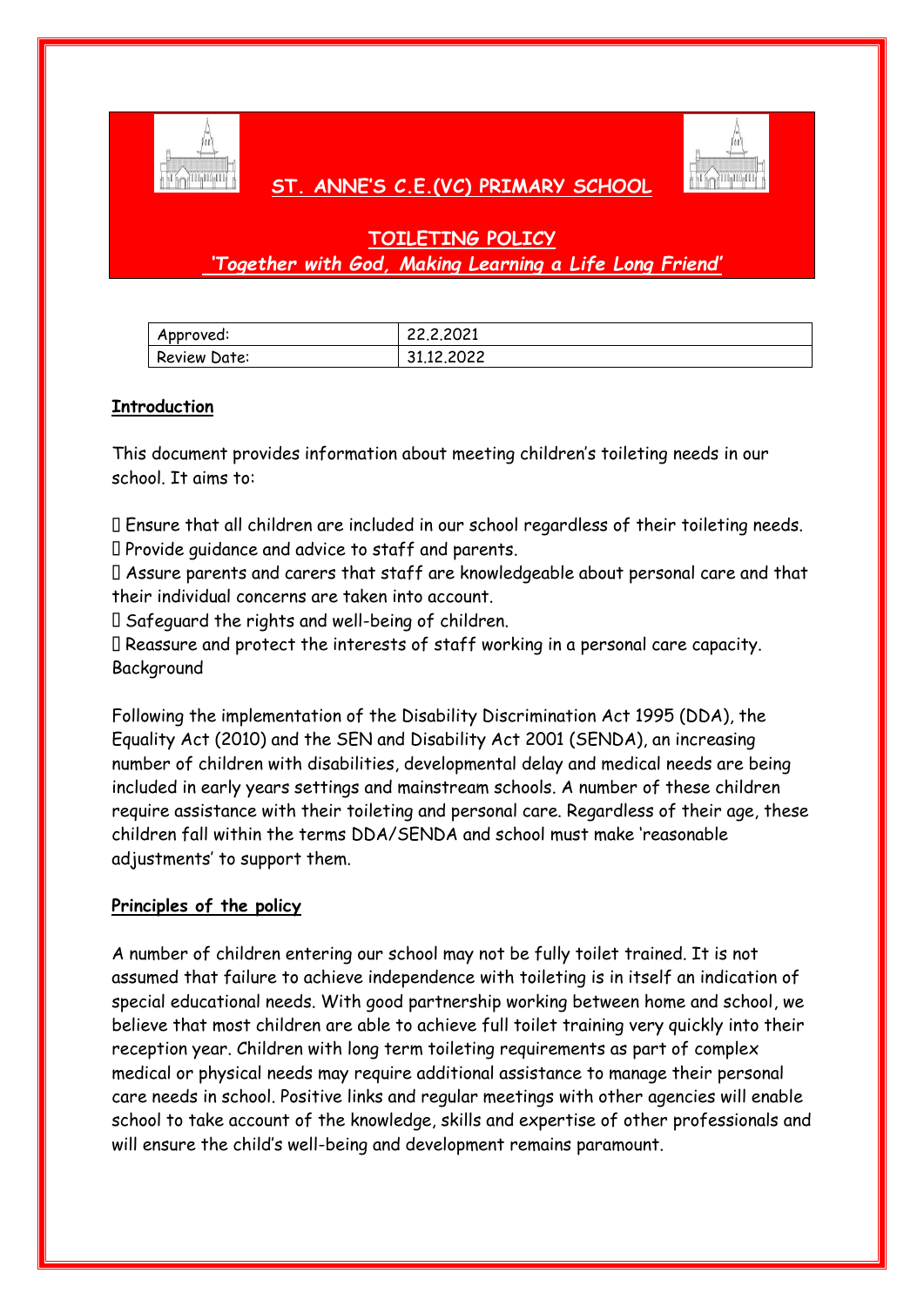We embrace the principles of Every Child Matters:-

Every child has the right to feel safe and secure

Every child has the right to be treated as an individual

Every child has the right to remain healthy

Every child has the right to privacy, dignity and a professional approach from all staff when meeting his or her needs

Every child has the right to information and support that will enable him or her to make informed and appropriate choices

Every child has the right to be accepted for who they are, without regard to age, gender, ability, race, culture or beliefs

Every child (and parent) has the right to information and procedures for any complaint or queries he or she may have regarding intimate care

#### **Parental responsibility**

Partnership with parents is an important principle in any educational setting and is particularly necessary in relation to children needing intimate care. Much of the information required to make the process of intimate care as comfortable as possible is available from parents, including knowledge and understanding of any religious/cultural sensitivities. Issues around toileting can be discussed with the Foundation Stage staff during the admissions process. Children starting Reception are invited to visit the setting on a number of occasions and a discussion with the classteacher. During these meetings parents are provided with opportunities to discuss any concerns they may have and the involvement of other agencies if necessary, e.g. Health Visitor, Inclusion Support Team, OT's, Physiotherapists. Pupils may also require an 'Intimate Care Plan' if they need extra assistance due to SEND or disabilities and this can be discussed with the SENDCO upon admissions, and any other health care professionals involved.

Prior to starting school, prospective parents are also requested to inform staff if their child is not fully toilet trained or may require additional personal care. Staff will then meet with parents to discuss the child's individual needs and identify any support that may be necessary. A toilet management plan may be completed with the parents. Upon starting in Reception, a letter is sent home informing parents that if a child has a minor soiling or wetting accident we will change them- only if consent is given through returning the permission slip attached to the letter. This letter will apply to the child's whole time in the Early Years and Infant departments. Any changes to these arrangements, parents will be expected to notify us in writing.

In some circumstances, we will ask parents to come to school to help their child following a soiling or wetting incident. Such instances may be if a child is particularly upset or uncooperative, or too soiled for them to be cleaned adequately in school. Parents are asked to provide clothing that is easy to manage when toileting. Clothing with elasticated waists and no zips or buttons are the most helpful. Parents are asked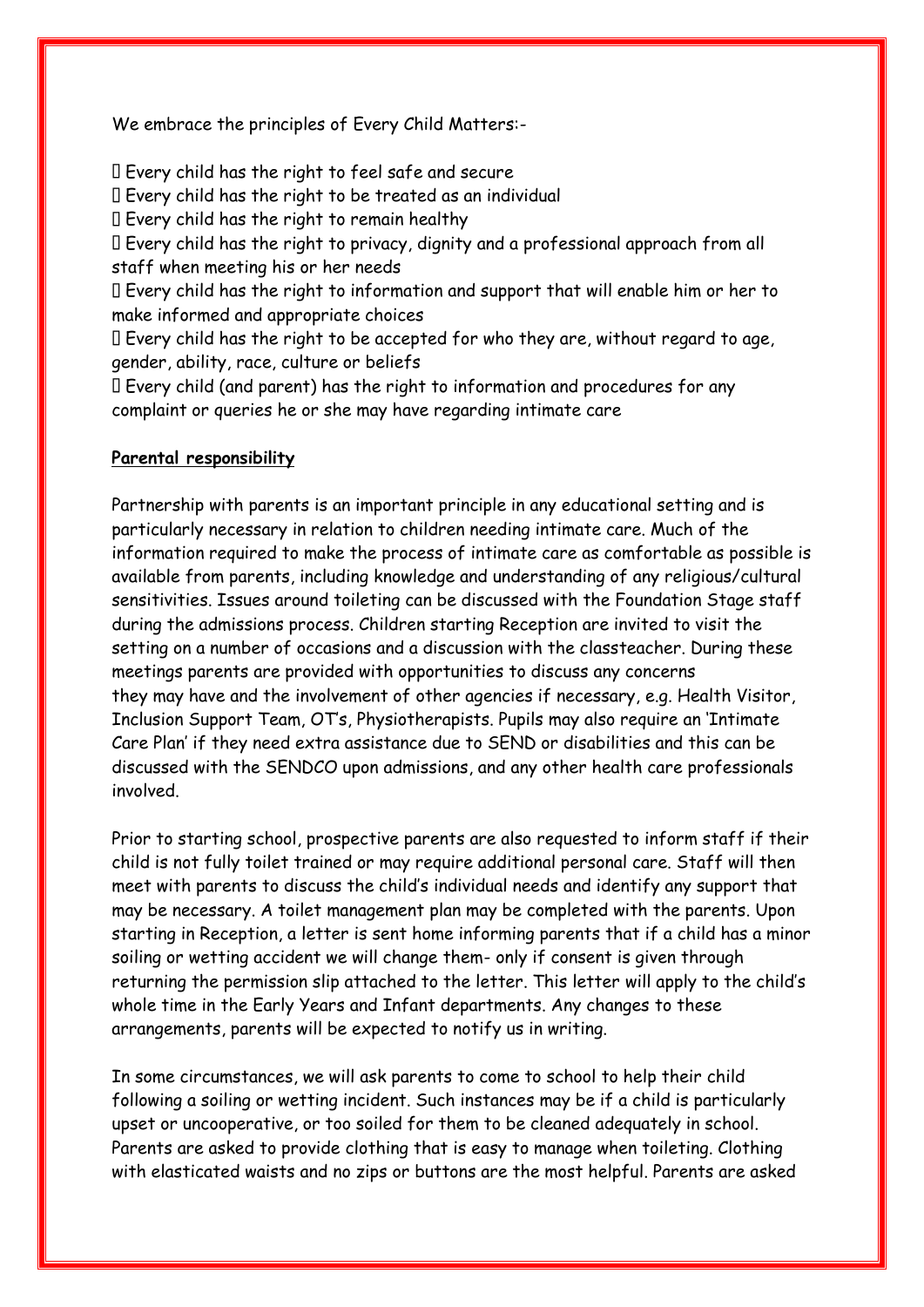to provide plenty of changes of clothing in case of accidents. School does have some spare clothing available. Staff will agree with parents what should happen to soiled clothing.

### **Staff responsibility**

We will treat all incidents where a child wets/soils, with dignity and respect for the child. The child's teacher and parents will be informed of any soiling and subsequent change of clothing. Changing will not take place behind locked doors but in an area where privacy and dignity can be maintained and child protection procedures adhered to. All staff will encourage the child to ask to use the toilet in good time in order to assist with toilet training and to reduce the number of accidents/incidents. One member of staff will take responsibility for prompting the child to go to the toilet or taking the child to the toilet at fixed appropriate intervals throughout the day. 'Staff should ensure that another appropriate adult is in the vicinity and is aware of the task to be undertaken.'

Staff involved in meeting children's toileting needs endeavour to:

Get to know the child in other contexts to gain an appreciation of his/ her moods and system of communication

 $\Box$  Speak to the child by name using age appropriate language and ensure that they are aware of the activity.

Give explanations of what is happening in a straightforward and reassuring way.

Use appropriate terminology for parts of the body and bodily functions.

Give the child clues that enable the child to anticipate and prepare for events.

#### **Health and Safety**

When a child is sick, accidentally wets or soils himself the following procedure will be followed:

 $\Box$  Staff will wear fresh aprons and disposable gloves while assisting a child changing

 $\square$  Soiled clothing (if applicable) will be securely wrapped

Changing area/ toilet to be left clean. Caretaking/ cleaning staff to be informed

 $\Box$  Hot water and soap available to wash hands as soon as changing is done

Paper towels to be available to dry hands.

## **Safeguarding**

The normal process of changing a child who has wet/soiled should not raise child protection concerns, and there are no regulations that indicate that a second member of staff must be available to supervise the changing process to ensure that abuse does not take place. School does not have the staffing resources to provide two members of staff for cleaning and changing children and DBS checks are carried out to ensure the safety of children with staff employed in childcare and education settings. A student or volunteer will not change a child.